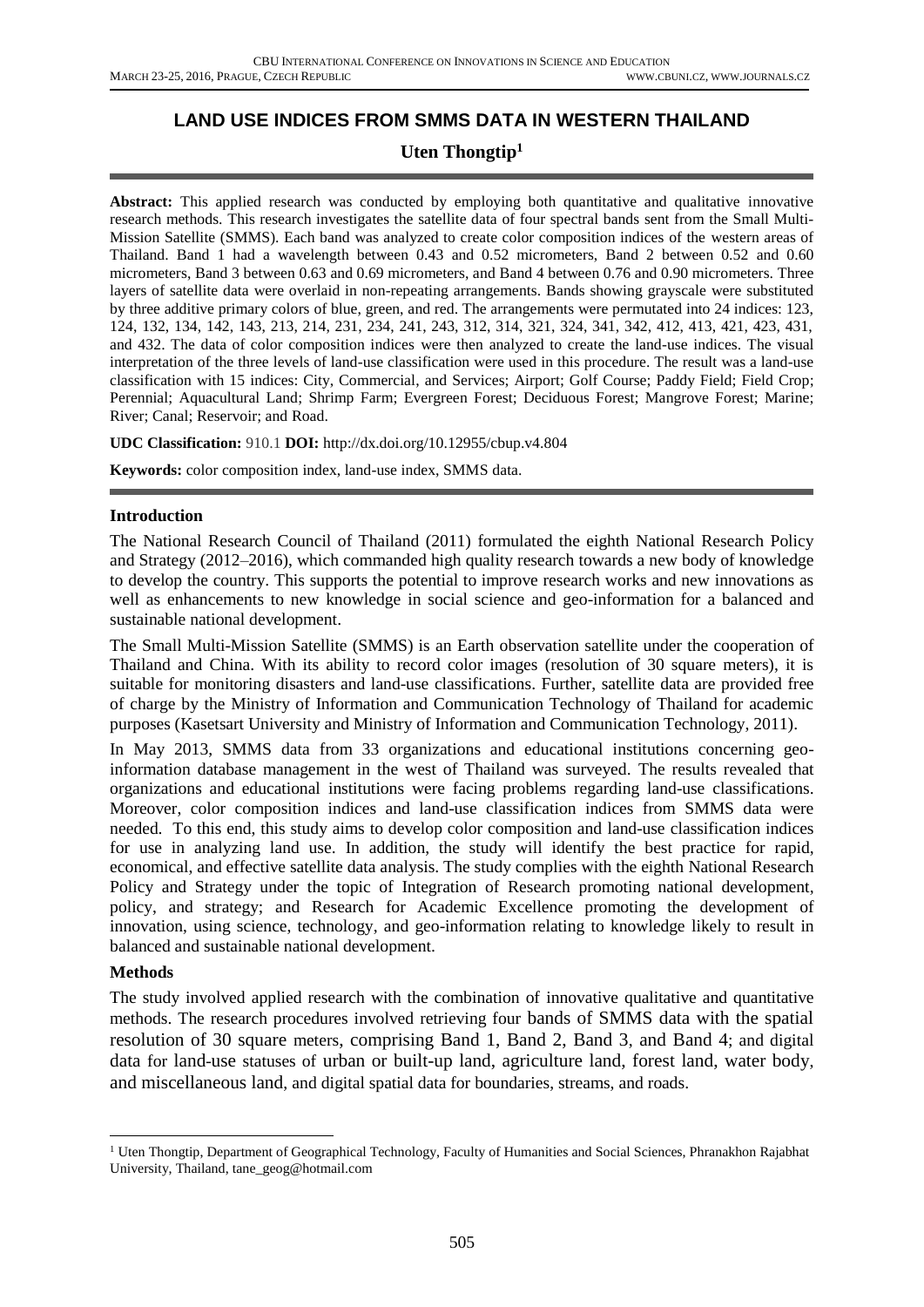Color composition indices, using four bands of SMMS data (Band 1, Band 2, Band 3, and Band 4) were created. Three bands of satellite data were overlaid in non-repeated arrangements, using a permutation method. Each band was substituted by three additive primary colors (red, green, and blue).

Land-use classification indices from SMMS data were created, followed by a complete cycle interpretation. Factors for interpretation were size, shape, texture, shadow, shade and tone, pattern, and location and environmental. Three levels of land-use classification indices were created, using principles of Anderson, Hardy, Roach, and Witmer (1976) and land-use classification systems in accordance with standard land-use classification of the Office of Soil Resources Survey and Research of Thailand (2011). Level 1 consisted of marine and road; Level 2 of city, town, and commercial; paddy field; field crop; perennial aquacultural land; water body; evergreen forest, deciduous forest, and mangrove forest. Level 3 consisted of airport, harbor, industrial estate, golf course, shrimp farm, river, canal, and reservoir.

Accuracy of land-use classification indices were analyzed, using error matrix, which accepted accuracy for formulating land-use classification indices in accordance with the standard land-use classification and land cover from long-distance observation data at the minimum accuracy level of 85 (Anderson, 1971; Getimis, Spanidis, Van Den Born, & Kroon, 1999).

## **Results**

The development of color composition indices from SMMS data required an analysis of the potential levels of color composition indices and then the creation of new color composition indices.

Table 1 shows overall potential levels of color composition indices in three dimensions, including policy relevance, analytical soundness, and measurability. The three dimensions had the same potential level of 4.85, which is a "very high" level of potential index.

| Policy relevance<br>Analytical soundness<br>Measurability<br>Policy relevance<br>5.00<br>4.90 |                                                             | 4.85<br>4.85<br>4.85                                                                        |
|-----------------------------------------------------------------------------------------------|-------------------------------------------------------------|---------------------------------------------------------------------------------------------|
|                                                                                               |                                                             |                                                                                             |
|                                                                                               |                                                             |                                                                                             |
|                                                                                               |                                                             |                                                                                             |
| -+-Potential levels                                                                           | Potential<br>Very high<br>High<br>Medium<br>Low<br>Very low | Levels<br>$4.21 - 5.00$<br>$3.41 - 4.20$<br>$2.61 - 3.40$<br>$1.81 - 2.60$<br>$0.00 - 1.80$ |

The 3-band satellite data was composed to create additive color composite images for image enhancement. New colors were created from data of various bands, using the technique of creating additive color for composite images from three spectrum colors, namely, red, green, and blue. The arrangements were permutated into 24 indices (123, 124, 132, 134, 142, 143, 213, 214, 231, 234, 241, 243, 312, 314, 321, 324, 341, 342, 412, 413, 421, 423, 431, and 432).

The creation of land-use classification indices from SMMS data involved the accuracy of the land-use classification, the analysis of land-use classification indices' potential, and the creation of land-use classification indices.

Figure 1 shows the accuracy levels for individual indices of the land-use classification, and thus the classification overall, were above 85%, the highest acceptable level in accordance with the standard of land-use and land cover classification from satellite data.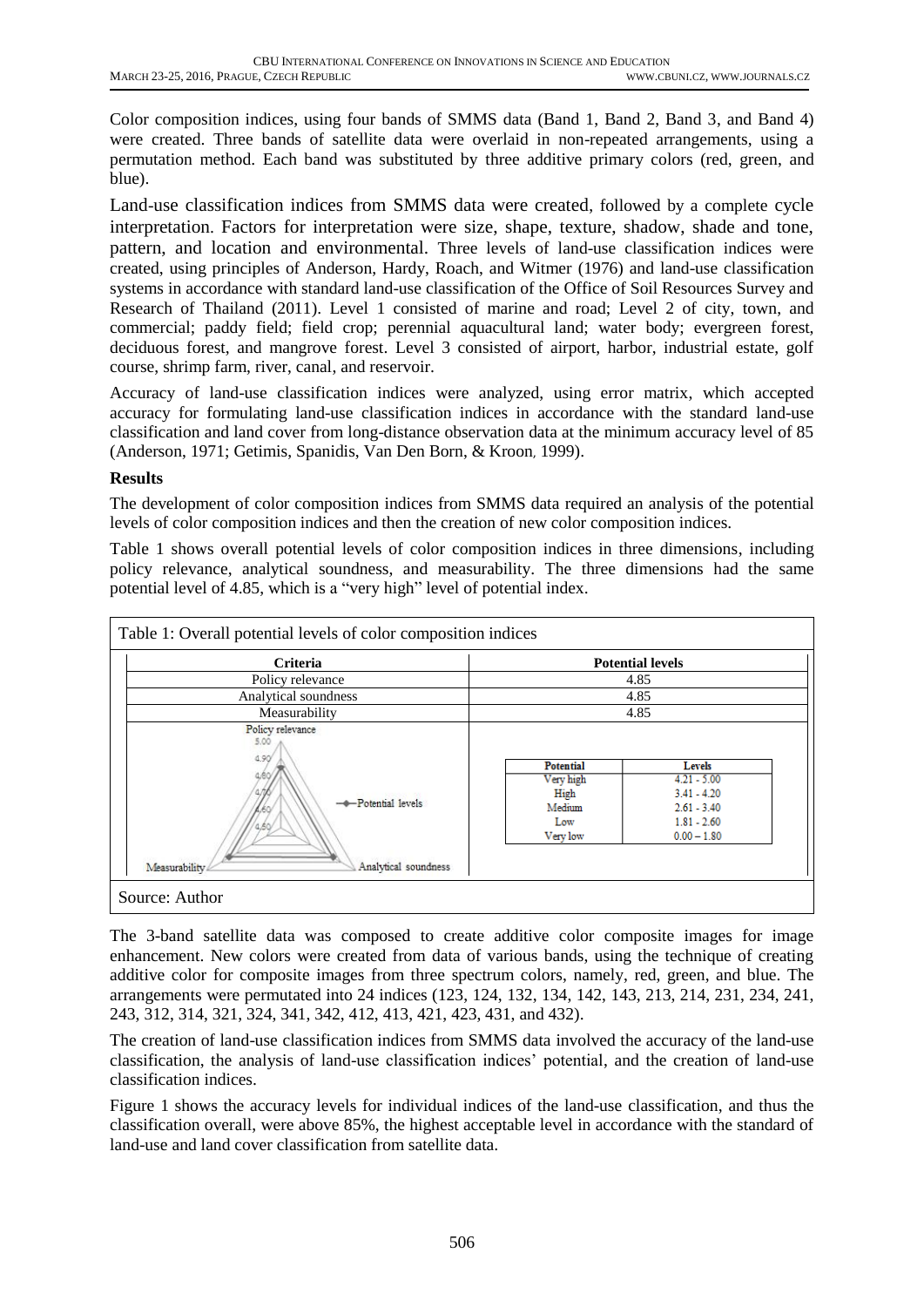

Table 2 reveals the potential levels of analytical soundness. The data were based on expert opinion from personnel of the involved organizations. The policy relevance had a potential level of 4.87, the analytical soundness 4.86, and measurability 4.84. The potential levels of all dimensions were rated "very high".

| <b>Criteria</b>                                                                                        | <b>Potential levels</b>                                            |                                                                                             |
|--------------------------------------------------------------------------------------------------------|--------------------------------------------------------------------|---------------------------------------------------------------------------------------------|
| Policy relevance                                                                                       | 4.87                                                               |                                                                                             |
| Analytical soundness                                                                                   | 4.86                                                               |                                                                                             |
| Measurability                                                                                          | 4.84                                                               |                                                                                             |
| Policy relevance<br>5.00<br>4.90<br>-+-Potential levels<br>50<br>Measurability<br>Analytical soundness | <b>Potential</b><br>Very high<br>High<br>Medium<br>Low<br>Very low | Levels<br>$4.21 - 5.00$<br>$3.41 - 4.20$<br>$2.61 - 3.40$<br>$1.81 - 2.60$<br>$0.00 - 1.80$ |

The creation of land-use classification indices, using principles of Anderson et al. (1976) and two levels of standard land-use classification (Level 1 and Level 2), generated 15 indices of land-use classification, including city, commercial, and services (U1), airport (U401), golf course (U602), paddy field (A1), field crop (A2), perennial (A3), aquacultural land (A9), shrimp farm (A903), evergreen forest (F1), deciduous forest (F2), mangrove forest (F3), marine (W1), river and canal (W101), reservoir (W201), and road (R).

## **Discussion**

This study reached its objective in the creation of color composition indices and land-use classification indices. System theory played an important part in producing the successful results. The data were systematically imported and processed, resulting in tailor-made outcomes for each area. In addition, the results were adjusted in accordance, with recommendations to gain completed and applicable results. According to 401 participants, color composition indices and land-use classification indices